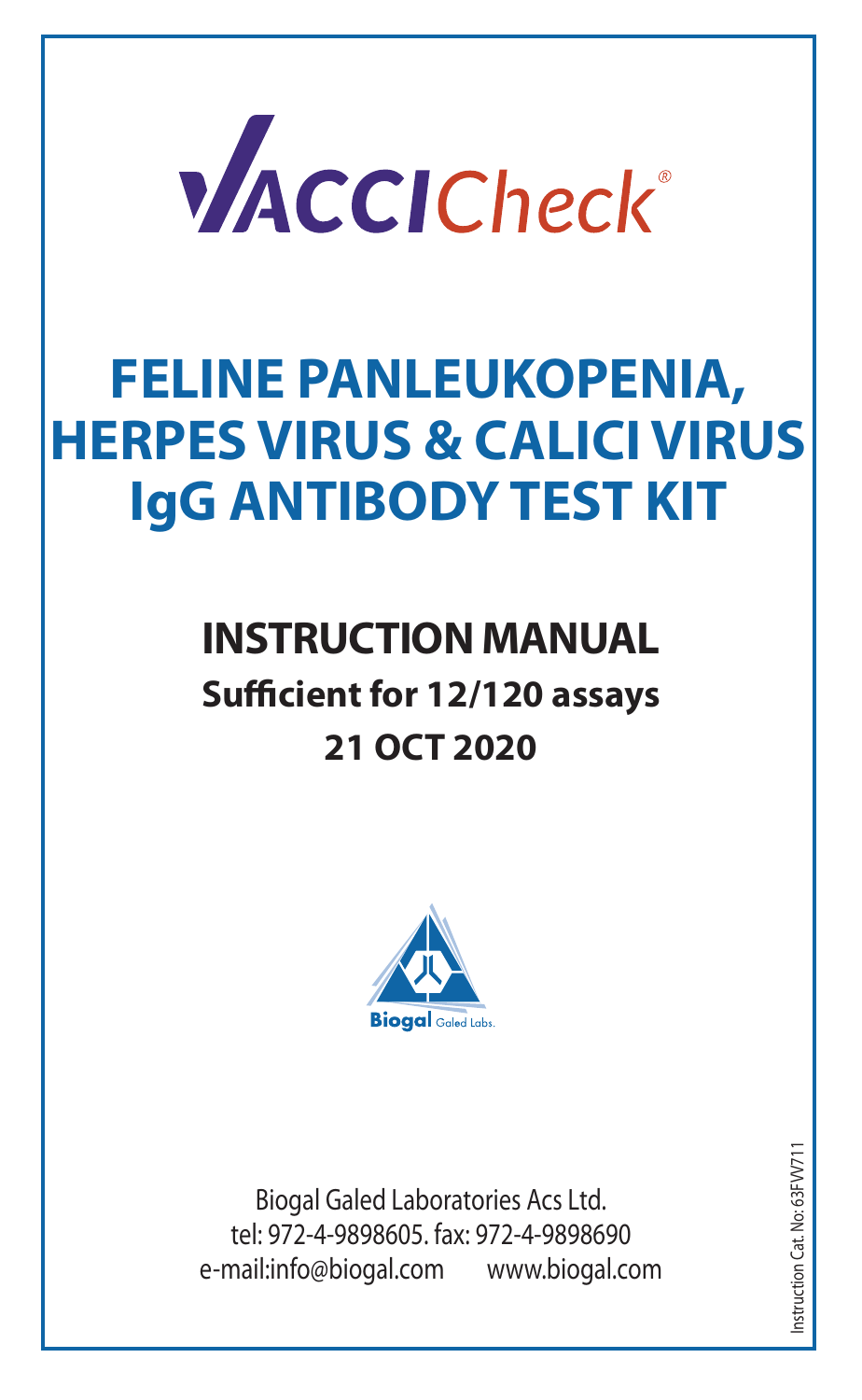# **I. INTENDED USE OF THE KIT**

This kit is designed to determine cat serum IgG antibody titer to Feline Panleukopenia Virus (FPLV), Feline Herpes Virus (FHV) and Feline Calici Virus (FCV). The main purpose of this kit is to provide a useful tool for assessing immunity status of cats concerning these three pathogens. As such, it can either determine the IgG titer before and following vaccination or the validation of immunity.

# **II. GENERAL INFORMATION**

Feline Panleukopenia Virus (FPLV), Feline Herpes Virus (FHV) and Feline Calici Virus (FCV) are recognized as important causes of illness and death in cats. Kittens are most susceptible to FPLV, FHV and FCV, especially after weaning when protective Maternally Derived Antibody (MDA) levels decrease. Sometimes MDA may actually interfere with vaccinations that are given for immunization.

In many countries, vaccination programs have significantly curtailed, but not eliminated the incidence of these diseases. Thus, FPLV, FHV and FCV continue to be of great clinical concern among veterinarians worldwide and still present a diagnostic challenge.

#### **III. WHAT IS THE IMMUNOCOMB ASSAY?**

The ImmunoComb test is a modified ELISA, which can be described as an enzyme labeled "dot assay", that detects antibody levels in serum, plasma or whole blood.

The kit contains all the necessary reagents for developing the test. Results for the IgG FPLV, FHV and FCV tests are obtained within 23 minutes.

#### **IV. HOW DOES THE IMMUNOCOMB WORK?**

The ImmunoComb Kit contains 2 main components: a comb shaped plastic card, hereafter referred to as the Comb and a multi compartment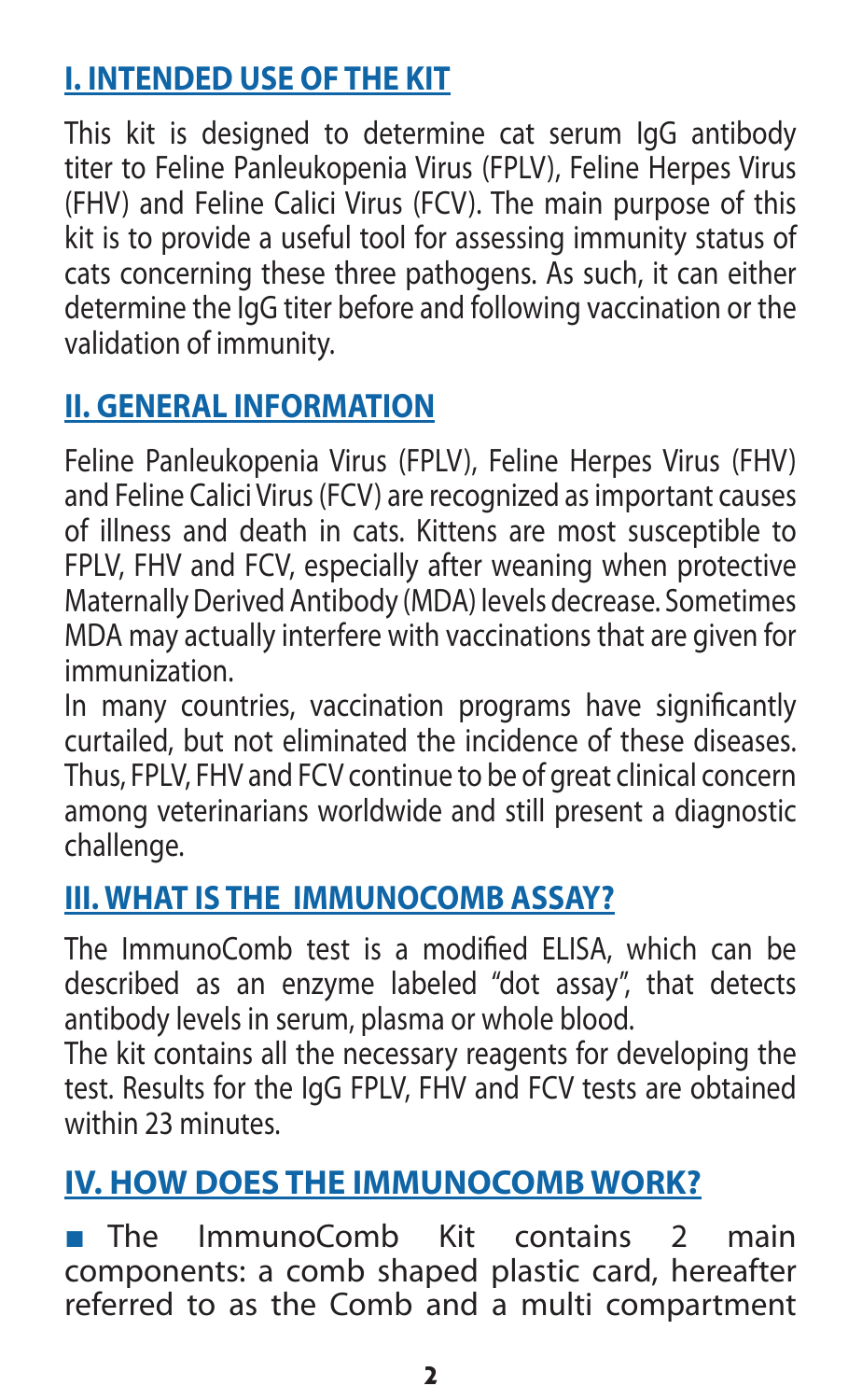developing plate.

■ The Comb has 12 teeth – sufficient for 12 tests. Each tooth will be developed in a corresponding column of wells in the developing plate. Individual or multiple tests are processed by breaking off the desired number of teeth from the Comb.

■ Test spots of FPLV, FHV and FCV are attached to each tooth on the Comb. The upper most spot is a Positive Reference. Purified FPLV antigen is attached to the upper middle spot, purified FHV antigen is attached at the lower middle spot and purified FCV antigen is attached at the lowest of the 4 spots(see figure in section X).

 $\overrightarrow{ }$  The first step of the test is to deposit a serum, plasma or whole blood specimen in a well in row A of the multi-compartment developing plate.

■ Next, the Comb is inserted into the well(s) with the sample(s) and transferred to the remaining wells (B-F) at timed intervals, according to the step by step instructions (see section VII). Specific IgG antibodies from the specimen, if present, bind to the antigen at the test spots and will be labeled in row C, which contains an enzyme labeled anti-cat IgG antibody.

 $\blacksquare$  At the end of the developing process, a purple-grey color results are developed in all Positive Reference spots and in any positive sample tested spot.

■ The intensity of the color result corresponds directly to the antibody level in the test specimen. Results are scored using the Positive Reference spot and CombScale (see section IX).

#### **V. DESCRIPTION OF DISEASE**

**Feline Panleukopenia** (FPLV also known as Distemper or Feline infectious enteritis) is a highly contagious viral disease that can kill both kittens and unvaccinated adult cats. Symptoms include sudden onset of fever, lack of appetite, dehydration,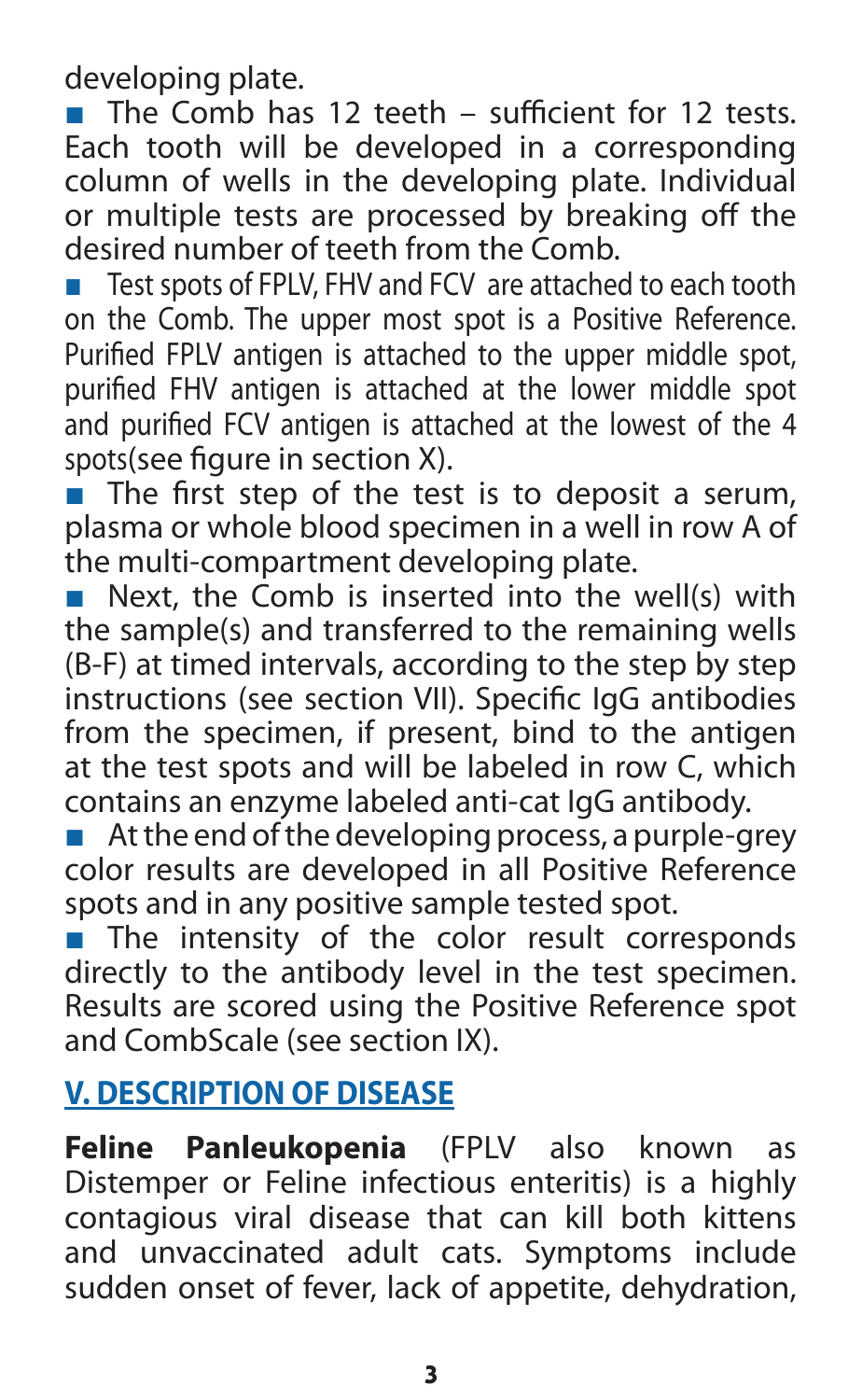depression, vomiting and dizziness. Infected cats may show a decreased number of whole blood cells.

**Feline Herpes virus** is caused by FHV type 1, also known as Feline Viral Rhinotracheitis.

Symptoms include sneezing, coughing, photosensitivity, conjunctival swelling, ocular and nasal discharge. Also seen is: fever, depression and lack of appetite. Corneal ulcers may develop, which can lead to severe infections and even blindness.

**Feline Calici virus** is a respiratory disease similar to a human cold. It is caused by an RNA virus and is more resistant than FHV although its symptoms may appear less severe. Symptoms are similar to FHV but often include ulcers of the tongue. Pneumonia may develop, leading to high mortality rates in kittens.

#### **VI. DIAGNOSIS:**

Diagnosis of FPLV, FHV and FCV is often made based on clinical signs. Some of the signs are common to the two or three diseases.

Laboratory tests can be helpful for confirming the diagnosis. In addition to hematology and blood chemistry, serology is becoming a more widely accepted diagnostic tool.

Serology, by measuring the amount of specific IgG antibodies circulating in the blood, provides the mean to monitor a cat's immunity status following infection and or vaccination. Proper vaccination of kittens and cats will allow them to be protected against severe feline infectious diseases. Yet, since vaccinations does not always confer proper immunity and overvaccination is not recommended, it is advisable to monitor the serological status of the cat in order to only vaccinate when necessary.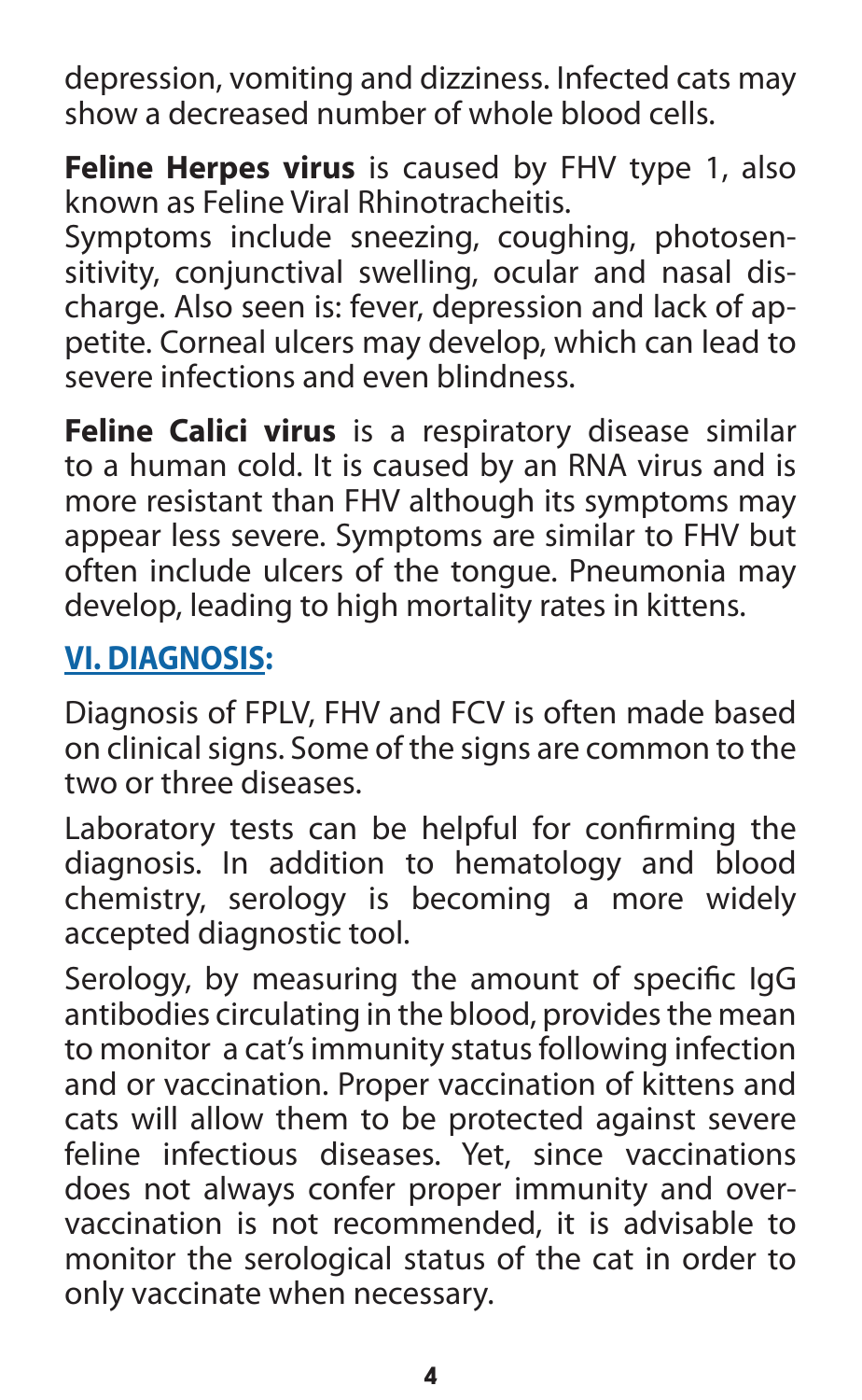# **VII. STEP BY STEP WITH IMMUNOCOMB**

Before conducting the test, bring the developing plate to room temperature by removing all kit components from the kit carton and place them on the work bench for 60- 120 minutes or incubate only the plate at 37°C/98.6°F for 25 minutes.

#### **Perform assay at room temperature 20° – 25° C / 68° – 77° F.**

**(1)** Obtain blood sample from cat. When testing whole blood, collect sample in EDTA or heparin anticoagulant tube.

**(2)** Mix reagents by gently shaking the developing plate several times prior to use. Use the tweezers to pierce the protective aluminum cover of row A. One well for each sample/ specimen.



**Do not open any wells of row A or other rows which you do not intend to use.**

**Do not remove aluminum cover of developing plate all at once.**

**(3)** Deposit a sample into a well in row A.

**For testing serum or plasma use 5μl. For testing whole blood use 10μl\*.** 

Raise and lower pipette plunger several times to achieve mixing. (See Pipetting Technique section). Avoid spillage and cross-contamination of solutions.

**\*For whole blood only: If dispensing the sample with a fix pipette provided with kits catalogue number 50FVV201 , use the same tip to deposit twice 5µl into the same well in row A.**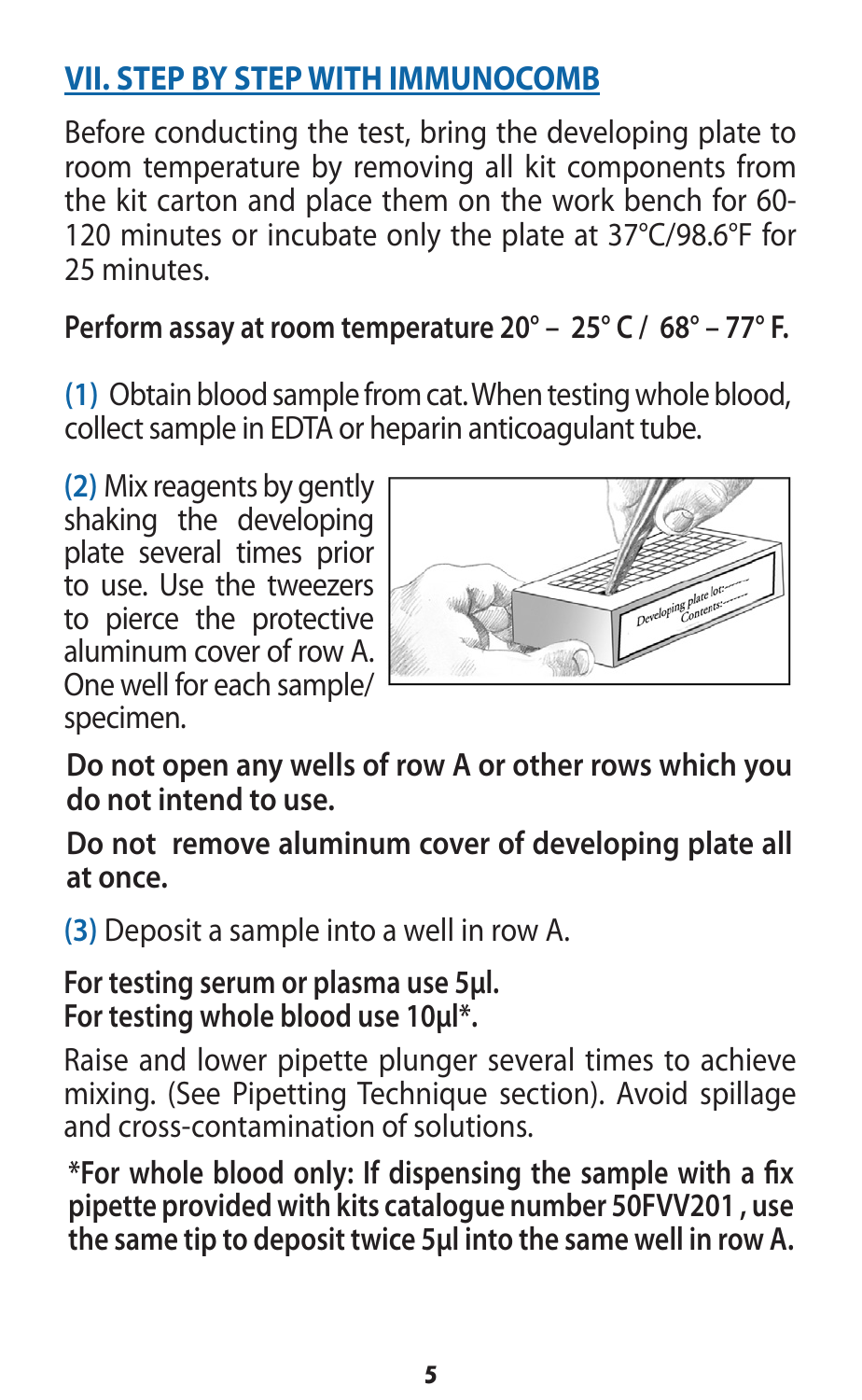# **Pipetting Technique**

## **Forward Pippeting**

**1-** Press the operating button to the first stop.

**2-** Dip the tip attached to the pipette into the sample to a depth of about 1 cm and slowly release the operating button. Wait for a while, then withdraw it



from the liquid touching it against the edge of the reservoir to remove excess liquid adhering to the outer surface of the tip.

**3-** Dispense the sample into a well in row A by gently pressing the operating button to the first stop. After a second, press the operating button to the second stop. This will empty the tip completely. Remove the pipette from the well.

**4-** Release the operating button to the ready position.

**(4)** Remove the Comb from its protective envelope. Do not touch the teeth of ImmunoComb card. For testing less than 12 samples, cut or break the Comb by folding in allocated notches for the number of tests required.



**Note: Mixing during incubation according to instructions is critical for valid results.**

**\*\*To improve mixing, move the Comb up and down 3-4 times. During incubation, repeat the same mixing process 2-3 times.**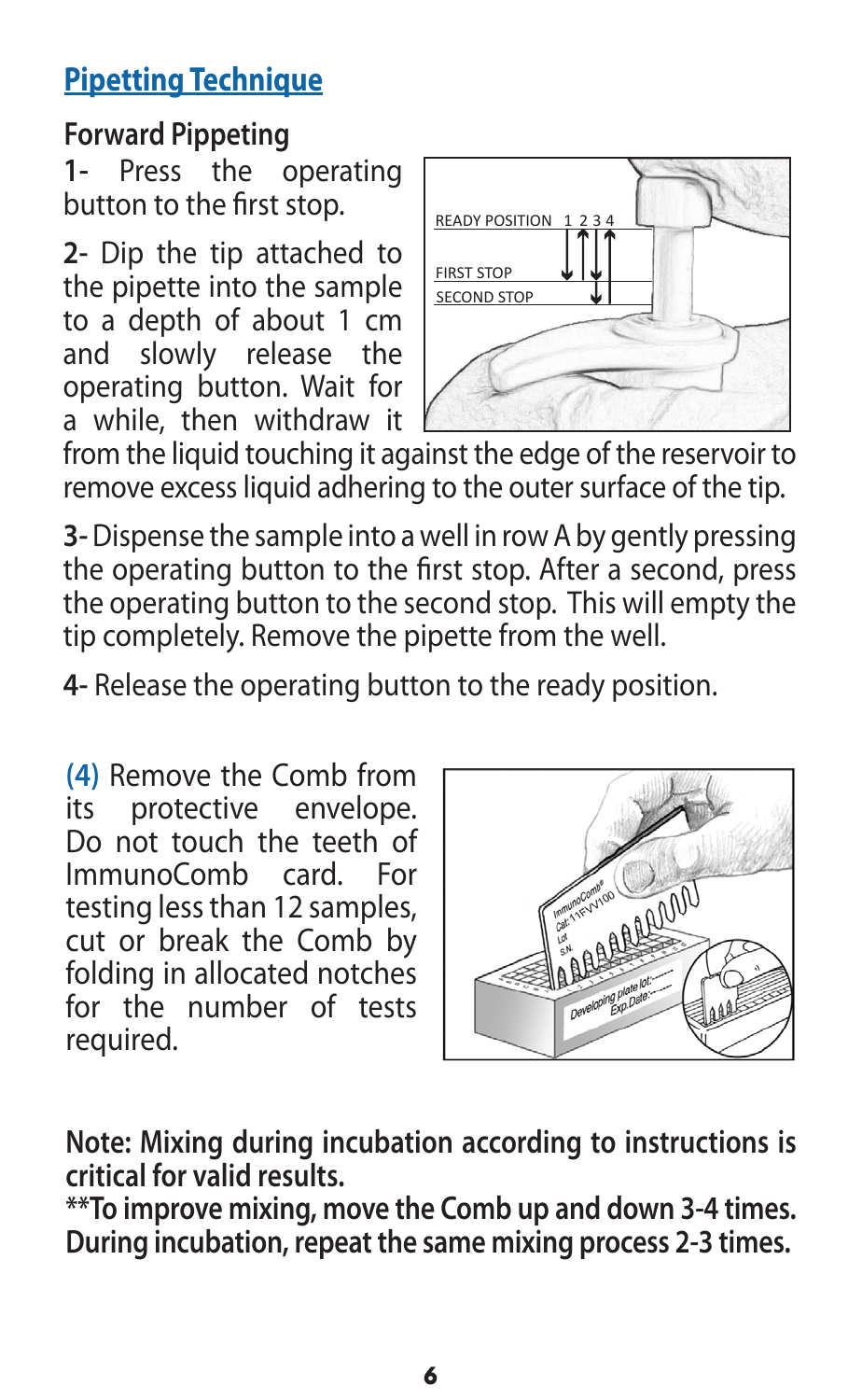**Avoid scratching the front active side of the Comb by leaning it to the back while mixing.**

**Gently shake off excess liquid from Comb teeth onto a tissue before moving it to the next row.**

■ Insert the Comb into the open well(s) in row A (printed side facing<br>vou) and incubate and incubate for 5 minutes. Mix as described above.\*\*

■ Use tweezers to pierce the foil of the next well(s) in row B.

Shake off excess liquid and



insert Comb for 2 minutes. Mix as described above.\*\*

- Pierce the foil of the next well(s) in row C. Shake off excess liquid and insert Comb for 5 minutes. Mix as described above.\*\*
- Pierce the foil of the next well(s) in row D. Shake off excess liquid and insert the Comb for 2 minutes. Mix as described above \*\*
- **Pierce the foil of the next well(s) in row E. Shake off** excess liquid and insert the Comb for 2 minutes. Mix as described above.\*\*

■ Pierce the foil of the next well(s) in row F. Shake off

excess liquid and insert the Comb for 5 minutes. Mix as described above.\*\*

■ Upon completion of the color development in row F, move the Comb back to row E for 2 minutes for color fixation. Take the Comb out and let it dry for



5 minutes before reading the results.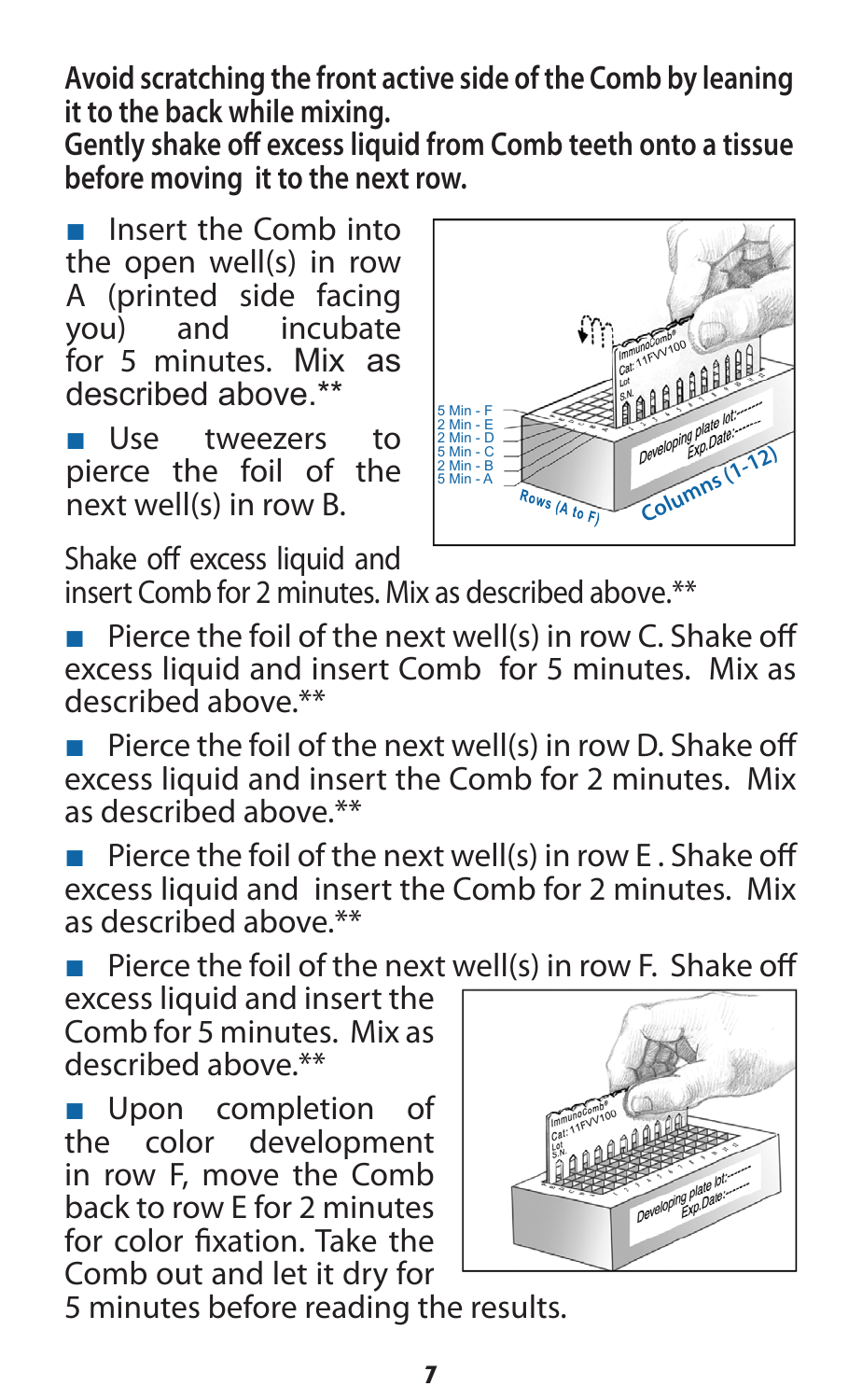# **VIII. READING AND INTERPRETING THE IgG ANTIBODY RESULTS**

The upper most spot is the Positive Reference spot and it should give a distinct purple-grey color. This is the same color tone that is generated by a significant positive response of anti FPLV antibodies at 1:80 HI. anti FHV antibodies at 1:16 titer of VN test or of anti FCV antibodies equal to 1:32 VN. When using the CombScale, this spot should be read as S3 (see section IX).

■ The upper middle spot on the Comb gives the result of FPLV IgG antibodies in the specimen.

■ The lower middle spot on the Comb gives the result of FHV IgG antibodies in the specimen.

■ The bottom spot on the Comb gives the result of FCV IgG antibodies in the specimen.

■ Compare the color tone of FPLV, FHV and FCV test spots with the Positive Reference spot (separately).

■ A color tone that is equal or darker than the reference spot is considered a positive response.

A color tone that matches with S2 is considered a weak positive result.

A faint color tone of S1 or less is considered a negative result.

■ To evaluate the antibodies score use the CombScale provided in the kit (see section IX).

■ A test spot with a washed blue appearance is invalid. Refer to Biogal for further advice.

■ The dry Comb may be kept as record.

#### **IX. READING RESULTS WITH THE COMBSCALE**

The CombScale S value is the number that appears in the yellow window corresponding to the color tone, when Positive Reference color is calibrated to S3.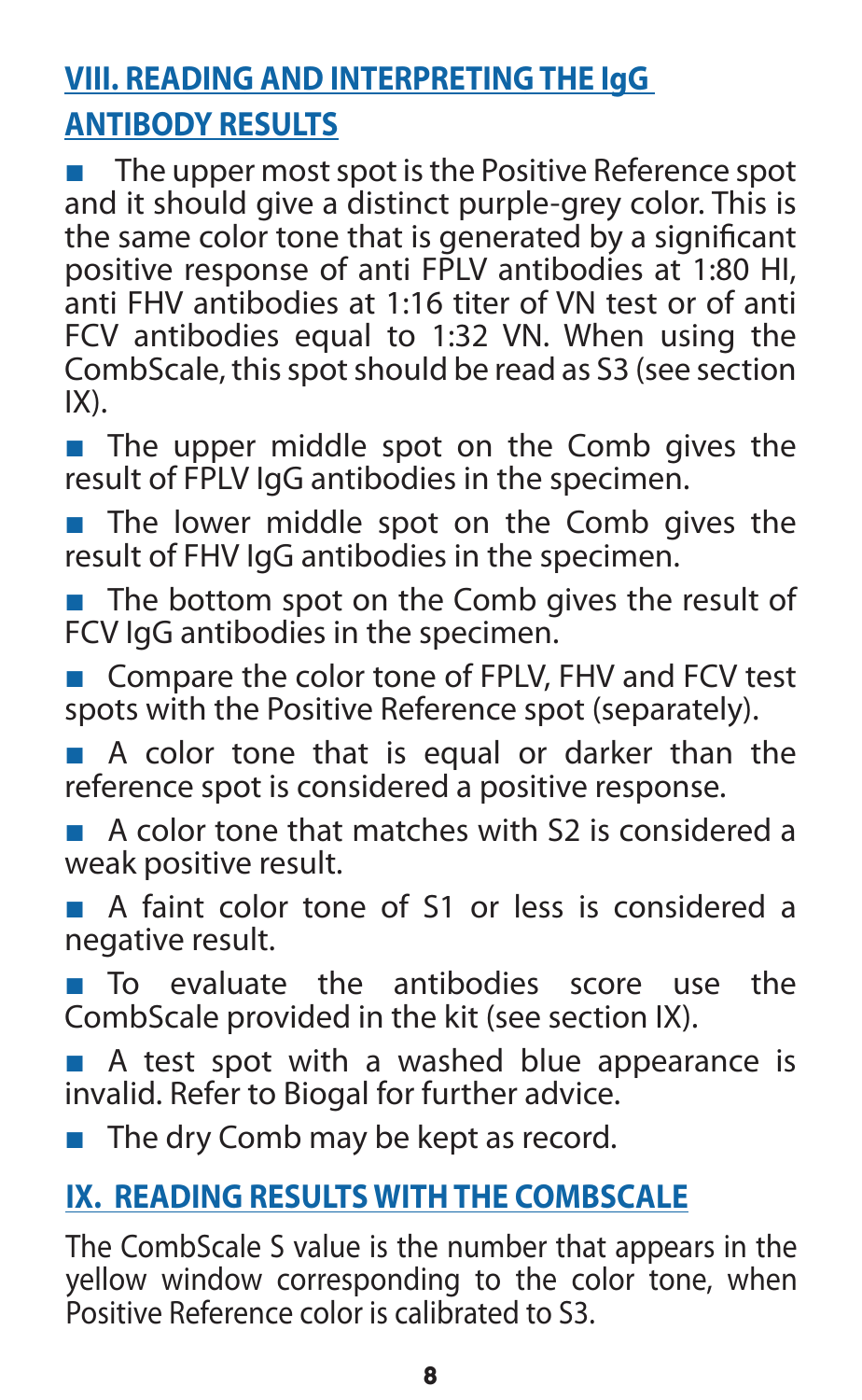When the Comb is<br>completely dry align it completely dry, align with the calibrated color CombScale provided in the kit.

Find the tone of purplegrey on the CombScale that most closely matches the **Positive Reference spot** (upper spot). Slide the yellow ruler until the C+



mark appears in the window above that color you just found. **Hold the ruler in this position during the entire reading.** This step actually calibrates the C+ to S3, which is the "cutoff" point to which test spots will be compared.

**While holding the ruler**, find the tone of purple-grey on the CombScale that most closely matches the desired **test result spot** (one of the lower<br>spots) The number spots). The that appears in the window above is the



CombScale score (S0-S6). Repeat this step with every test spot separately.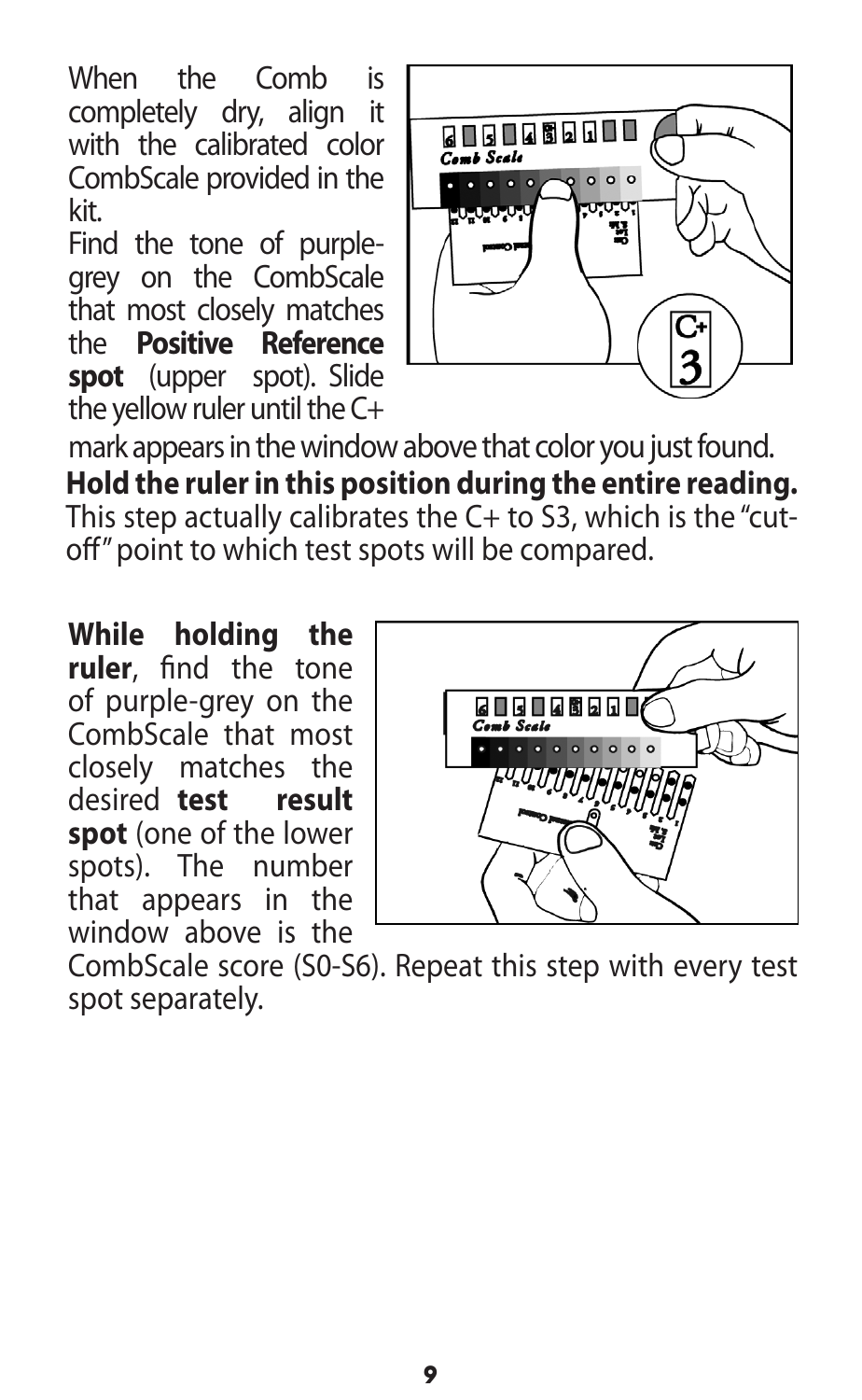# **X. EXAMPLE OF A DEVELOPED COMB**



| Tooth N°       | <b>FPLV RESULTS</b> |                | <b>FHV RESULTS</b> |                 | <b>FCV RESULTS</b> |            |
|----------------|---------------------|----------------|--------------------|-----------------|--------------------|------------|
| 1              | S <sub>0</sub>      | Negative       | $\geq$ S5          | High pos.       | $<$ 51             | Negative   |
| $\overline{2}$ | <b>S4</b>           | Positive       | S <sub>0</sub>     | Negative        | S6                 | High pos.  |
| 3              | $\geq$ S5           | High pos.      | $\geq$ S5          | High pos.       | $\geq$ S5          | High pos.  |
| 4              | S <sub>0</sub>      | Negative       | S <sub>0</sub>     | Negative        | S <sub>0</sub>     | Negative   |
| 5              | $\geq$ S3           | Positive       | S <sub>0</sub>     | Negative        | S <sub>2</sub>     | *Weak pos. |
| 6              | S <sub>0</sub>      | Negative       | <b>S2</b>          | *Weak pos.      | S4                 | Positive   |
| 7              | <b>S2</b>           | *Weak pos.     | $\geq$ S5          | High pos.       | S <sub>0</sub>     | Negative   |
| $8***$         |                     | Invalid        |                    | Invalid         |                    | Invalid    |
| $9***$         |                     | <b>Invalid</b> |                    | Invalid         |                    | Invalid    |
| 10             | $<$ 51              | Negative       | S <sub>0</sub>     | <b>Negative</b> | $\geq$ S5          | High pos.  |
| 11             | $\geq$ S3           | Positive       | $\geq$ S3          | Positive        | $\geq$ S3          | Positive   |
| $12***$        | $\geq$ S3           | Positive       | $\geq$ S3          | Positive        | $\geq$ S3          | Positive   |

#### **Remarks:**

**\***Considered inconclusive in case of disease suspicion.

**\*\***No Positive Reference. Repeat test.

**\*\*\***High background. Repeat test.

**\*\*\*\***High background with positive results.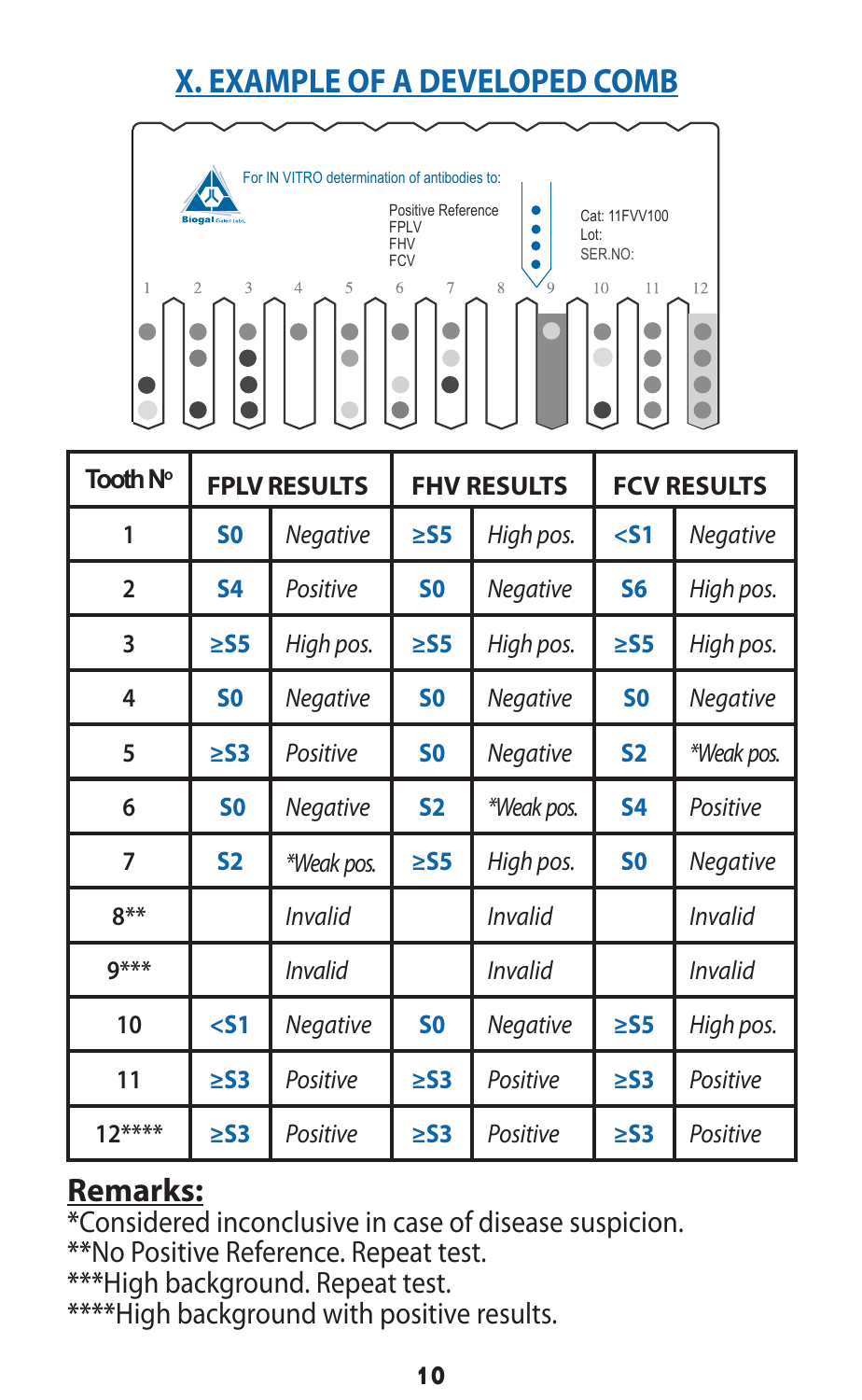# **XI. STORAGE & HANDLING**

- 1. Store the kit under normal refrigeration  $(2^{\circ} 8^{\circ} C)$ 36° – 46° F). **Do not freeze the kit.**
- **2. Do not mix reagents from different kits or from different compartments of the same kit.**
- 3. The ImmunoComb kit contains inactivated biological material. The kit must be handled and disposed of in accordance with accepted sanitary requirements.

# **XII. SAMPLE HANDLING AND STORAGE**

■ Fresh samples are recommended for use

■ Store whole blood at 2-8<sup>°</sup>C if the test is to be run within 1 day of collection. Do not freeze whole blood samples.

■ Store serum and plasma samples at 2-8°C if the test is to be run within 3 days of collection. If test is delayed more than 3 days, freeze samples to -20°C or colder.

■ Bring samples to room temperature and mix well before testing.

| <b>Components</b>                             | 12 Test Kit<br>(50FVV201) | 12 Test Kit<br>(50FVV401) | 120 Test Kit<br>(50FVV110) |
|-----------------------------------------------|---------------------------|---------------------------|----------------------------|
| A. ImmunoComb card (wrapped in aluminum foil) |                           |                           | 10                         |
| <b>B.</b> Developing plate                    |                           |                           | 10                         |
| C. Disposable tweezers                        |                           |                           |                            |
| D. Calibrated CombScale                       |                           |                           |                            |
| E. Junior fix pipette 5ul                     |                           |                           |                            |
| F. 10 µl universal grad tip                   | 15                        |                           |                            |
| Instruction manual                            |                           |                           |                            |

# **XIII. KIT CONTENTS**